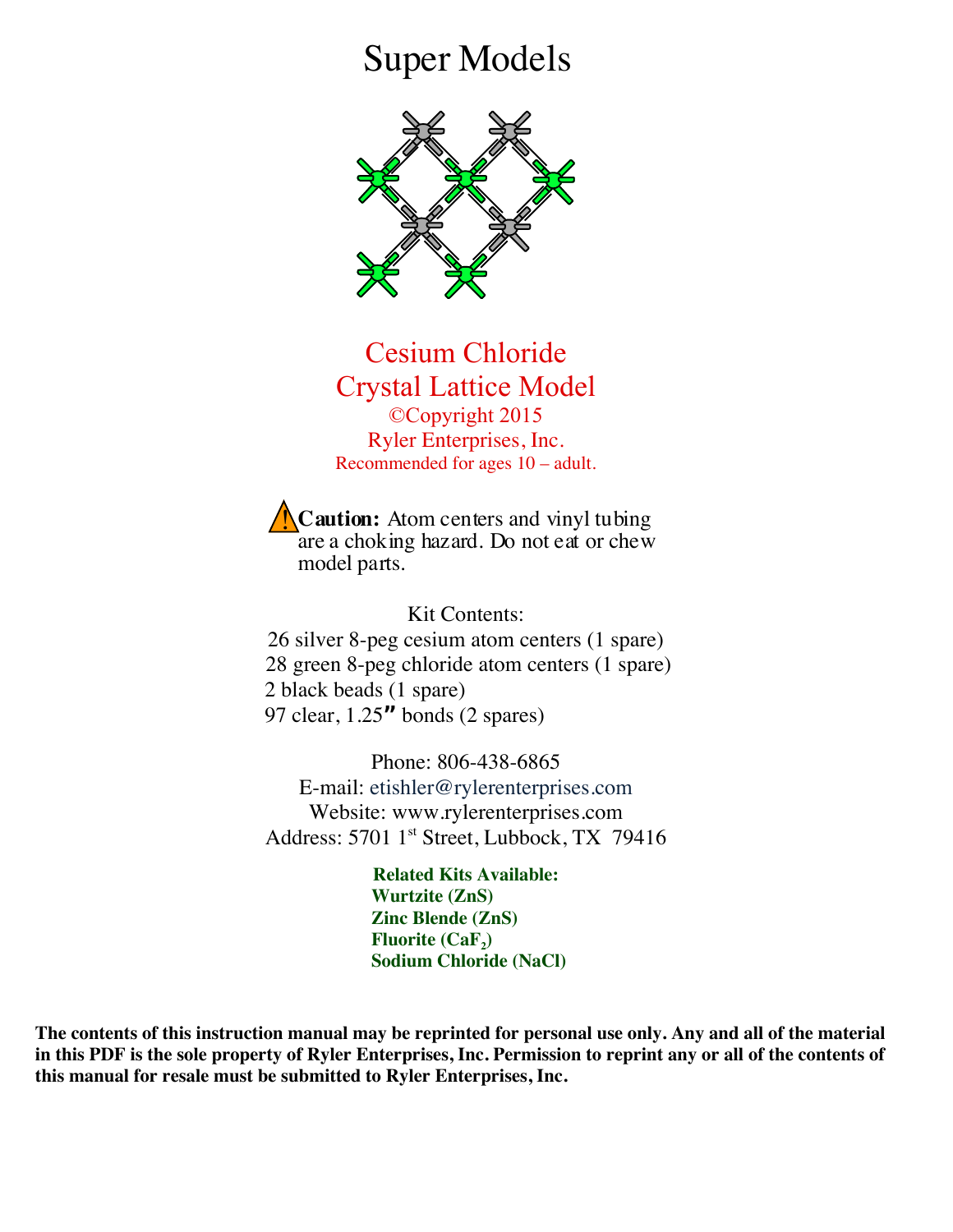## General Information

The main source of cesium chloride is the mineral pollucite where it is colorless, but when it is ground into a powder, it appears white. Not very much of the salt is mined in any year.

The cesium chloride crystal is a good example of a simple cubic lattice composed of alternating positive cesium ions (cations) and negative chloride ions (anions). Each cesium ion is surrounded by eight chloride ions, and each chloride ion is surrounded by eight cesium ions within the crystal. This arrangement is called a coordination number (CN). Thus, this salt has a cation CN of eight and an anion CN of eight.

Cesium chloride is very hygroscopic, meaning the salt can dissolve itself quite easily by absorbing water from the atmosphere.

There are a number of limited uses of the salt. An obvious one is using it for the extraction of the metal cesium. Cesium chloride is used in medical practice to treat some cancers, in some diagnostic procedures, and in experimental biology. Some industrial processes such as soldering and welding, manufacturing beer and mineral water, and oil extraction also utilize the salt.

## Cesium Chloride Assembly **Instructions**

1. Connect green chloride ions to silver cesium ions to from a flat layer with eight ions total. Place a black bead on a cesium ion as shown (this is done to make the identification of layer 1 easier). (Fig. 1)



Fig. 1 Layer 1 of model.

2. Repeat step 1 one more time to form layer 3, but this time do not add a black bead.

3. Construct layers 2 and 4 as shown in Fig. 2.



Fig. 2 Layers 2 and 4 of model.

4. Connect layer 2 to layer 1 so that the cesium and chloride ions alternate in position. For clarity of illustration, bonds have been removed from layer 2 which is below layer 1 in Fig. 3.



Fig. 3 Layer 2 below layer 1.

- 5. Now connect layers 3 to 2 and 4 to 3 making sure that the first layer is in register with the third layer, and the second layer is in line with the fourth layer.
- 6. Each ion in a crystal is surrounded by several ions of opposite charge. The number of surrounding ions is the coordination number (CN). Bond one cesium with eight chlorides to form a separate model to show the cation CN of eight. (Fig. 4)



Fig. 4 Cation coordination number 8.